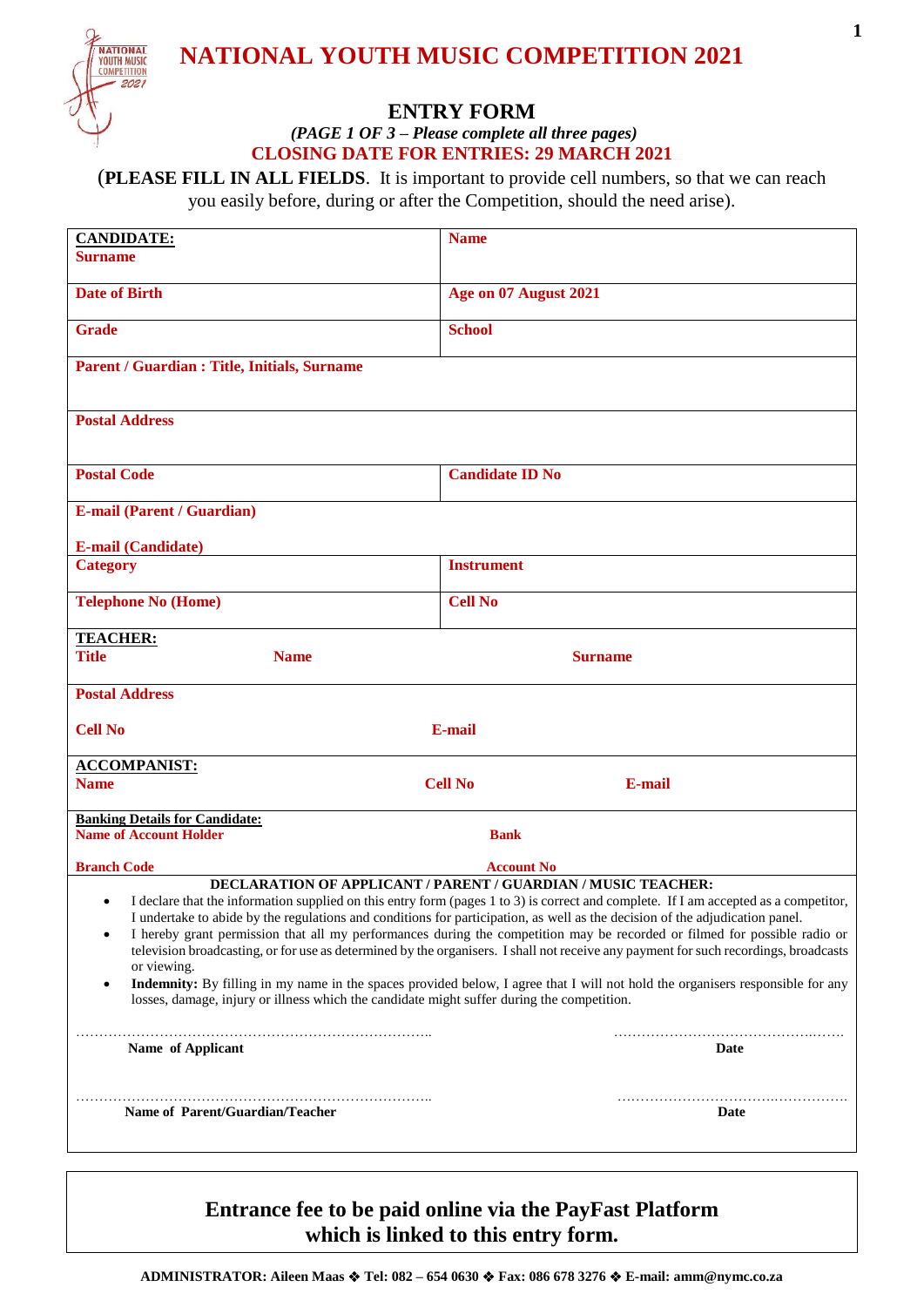

## **NATIONAL YOUTH MUSIC COMPETITION 2021 DETAILS OF PROGRAMME**

#### **NAME OF APPLICANT:** ………………………………………………

### **Remember to indicate in which round you intend to play the compulsory South African work.**

| <b>PROGRAMME</b>             |                                   |                      |                 |
|------------------------------|-----------------------------------|----------------------|-----------------|
| <b>Composer</b>              | <b>Title and Movements</b>        | <b>Style Periods</b> | <b>Duration</b> |
| $\mathit{Eg}: L\mathit{van}$ | Sonata in G (Allegro) Op. 5 no. 6 | Classical            |                 |
| Beethoven                    | · Allegro                         |                      |                 |
|                              | Andante<br>$\bullet$              |                      |                 |
| <b>Round 1</b>               |                                   |                      |                 |
|                              |                                   |                      |                 |
|                              |                                   |                      |                 |
|                              |                                   |                      |                 |
|                              |                                   |                      |                 |
|                              |                                   |                      |                 |
|                              |                                   |                      |                 |
| Round 2                      |                                   |                      |                 |
|                              |                                   |                      |                 |
|                              |                                   |                      |                 |
|                              |                                   |                      |                 |
|                              |                                   |                      |                 |
|                              |                                   |                      |                 |
|                              |                                   |                      |                 |
| <b>Round 3</b>               |                                   |                      |                 |
|                              |                                   |                      |                 |
|                              |                                   |                      |                 |
|                              |                                   |                      |                 |
|                              |                                   |                      |                 |
|                              |                                   |                      |                 |
|                              |                                   |                      |                 |
|                              |                                   |                      |                 |
|                              |                                   |                      |                 |
|                              |                                   |                      |                 |
|                              |                                   |                      |                 |
|                              |                                   |                      |                 |
|                              |                                   |                      |                 |
|                              |                                   |                      |                 |
| <b>Concerto</b>              |                                   |                      |                 |
|                              |                                   |                      |                 |
|                              |                                   |                      |                 |
|                              |                                   |                      |                 |
|                              |                                   |                      |                 |